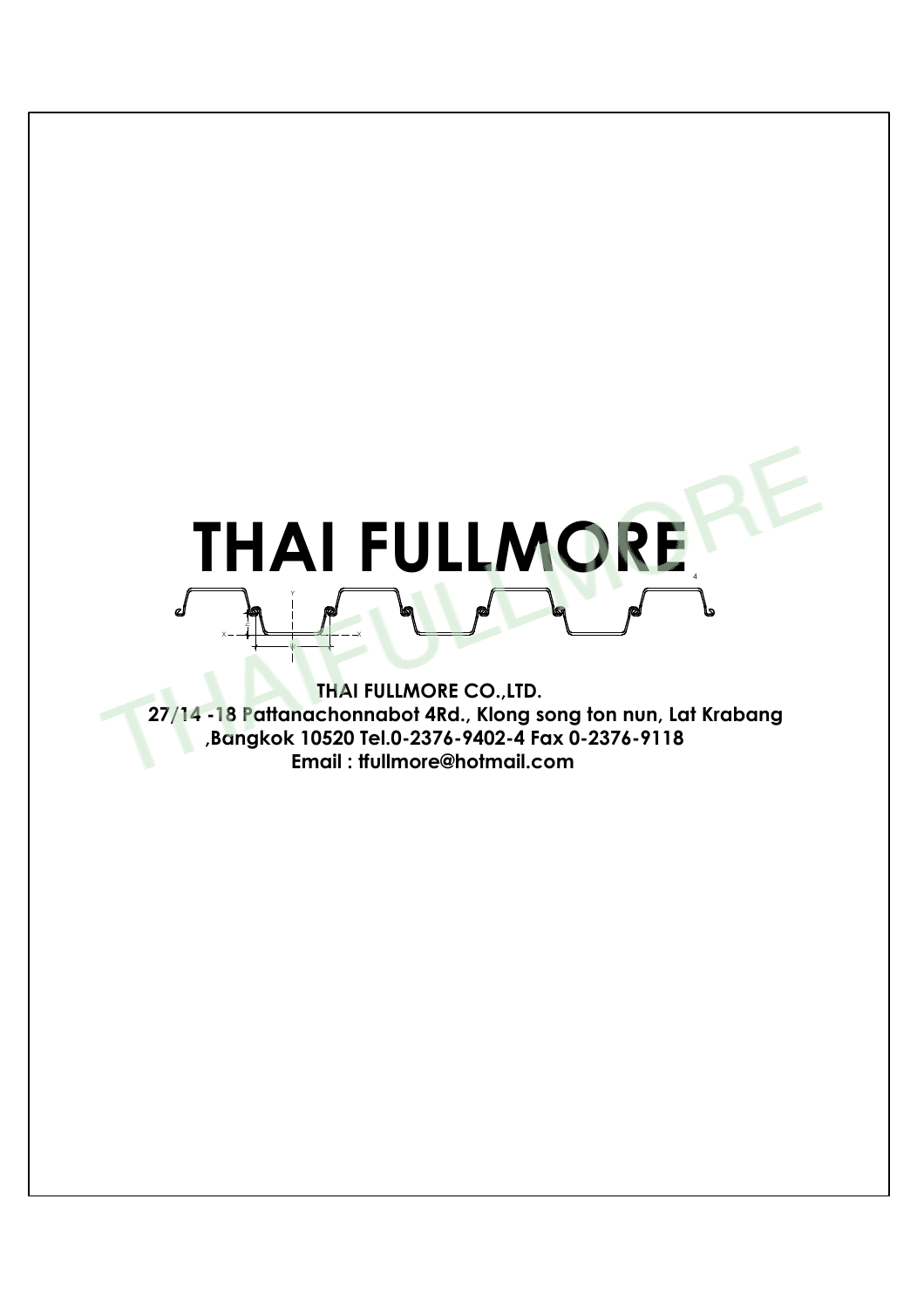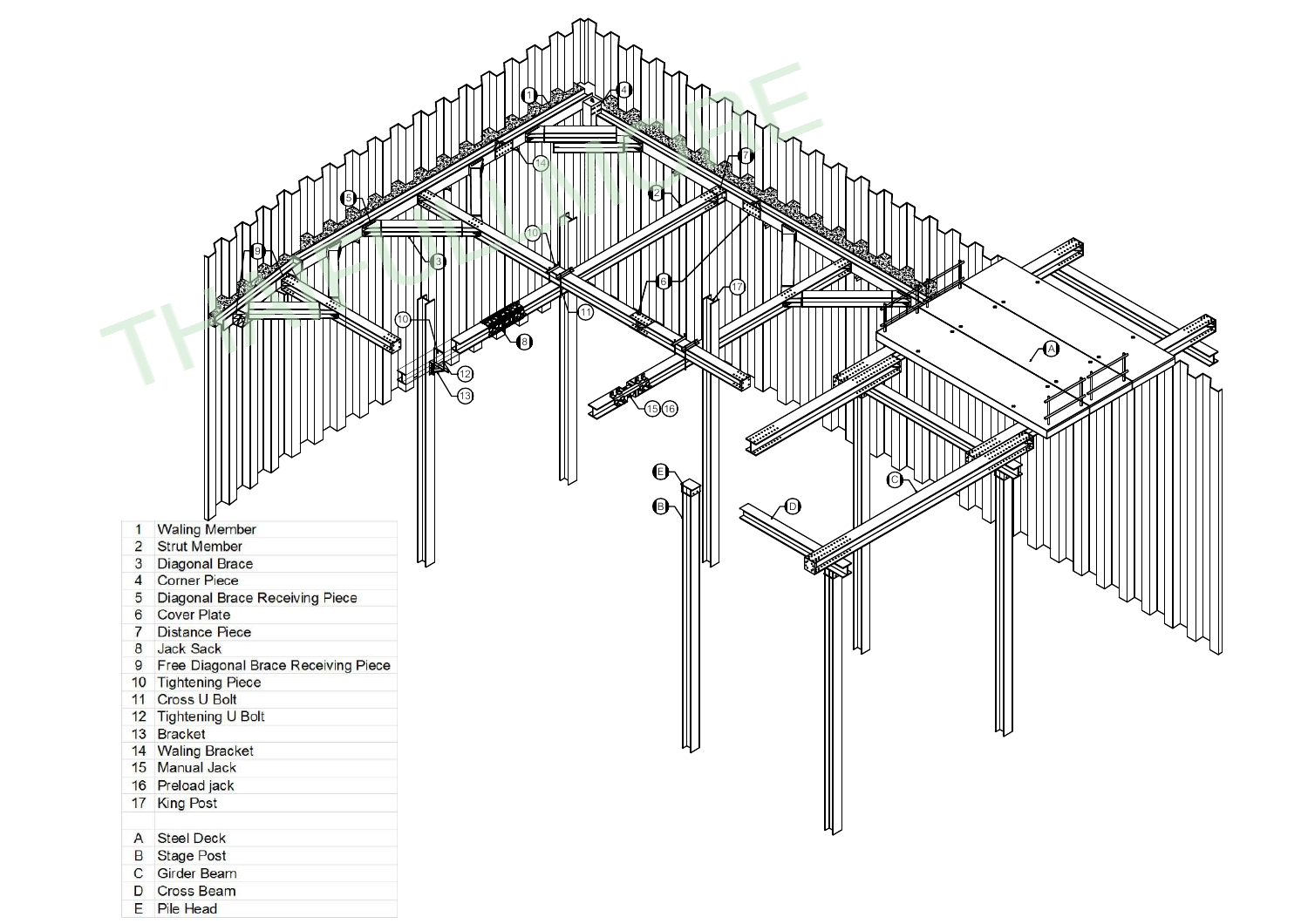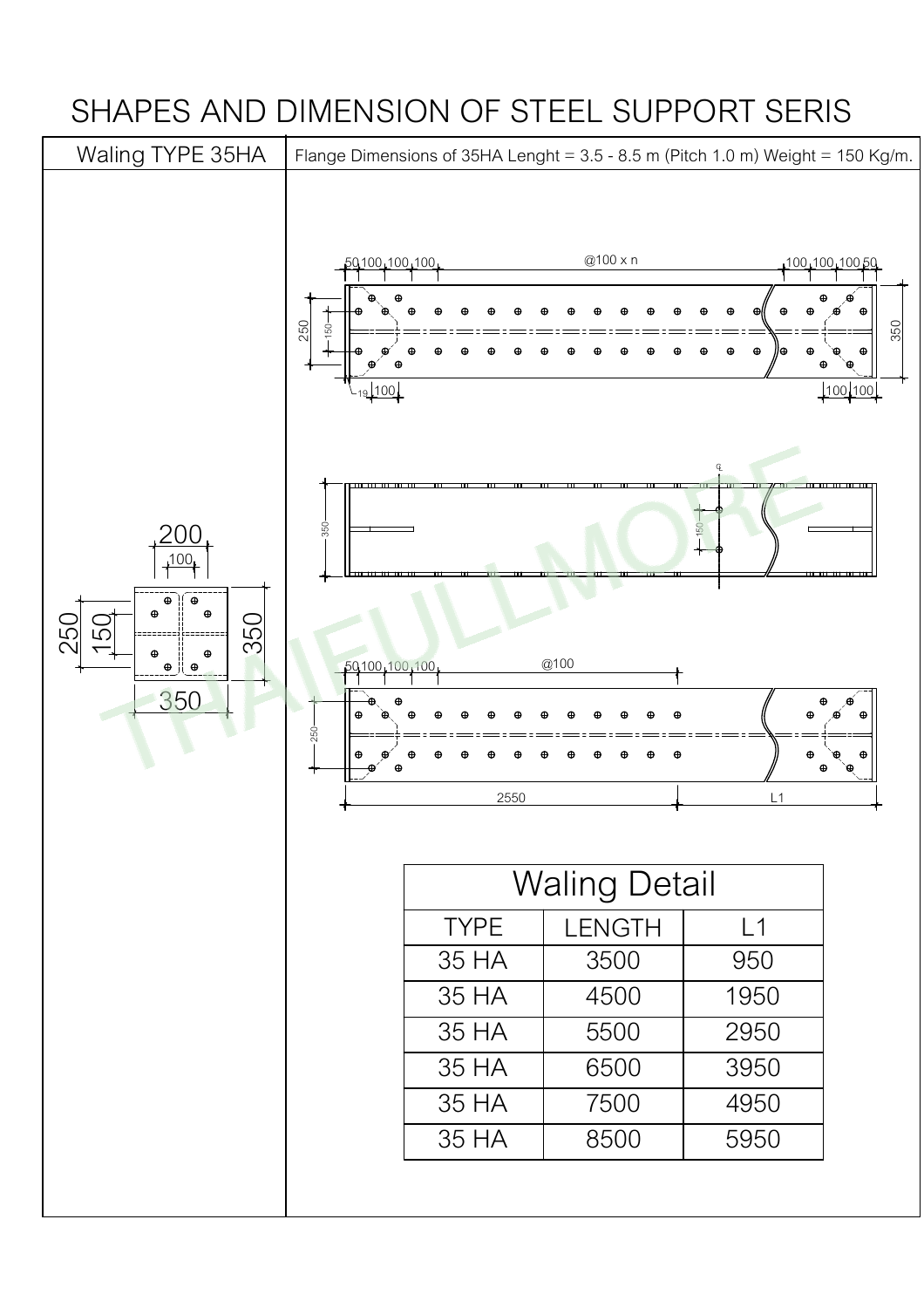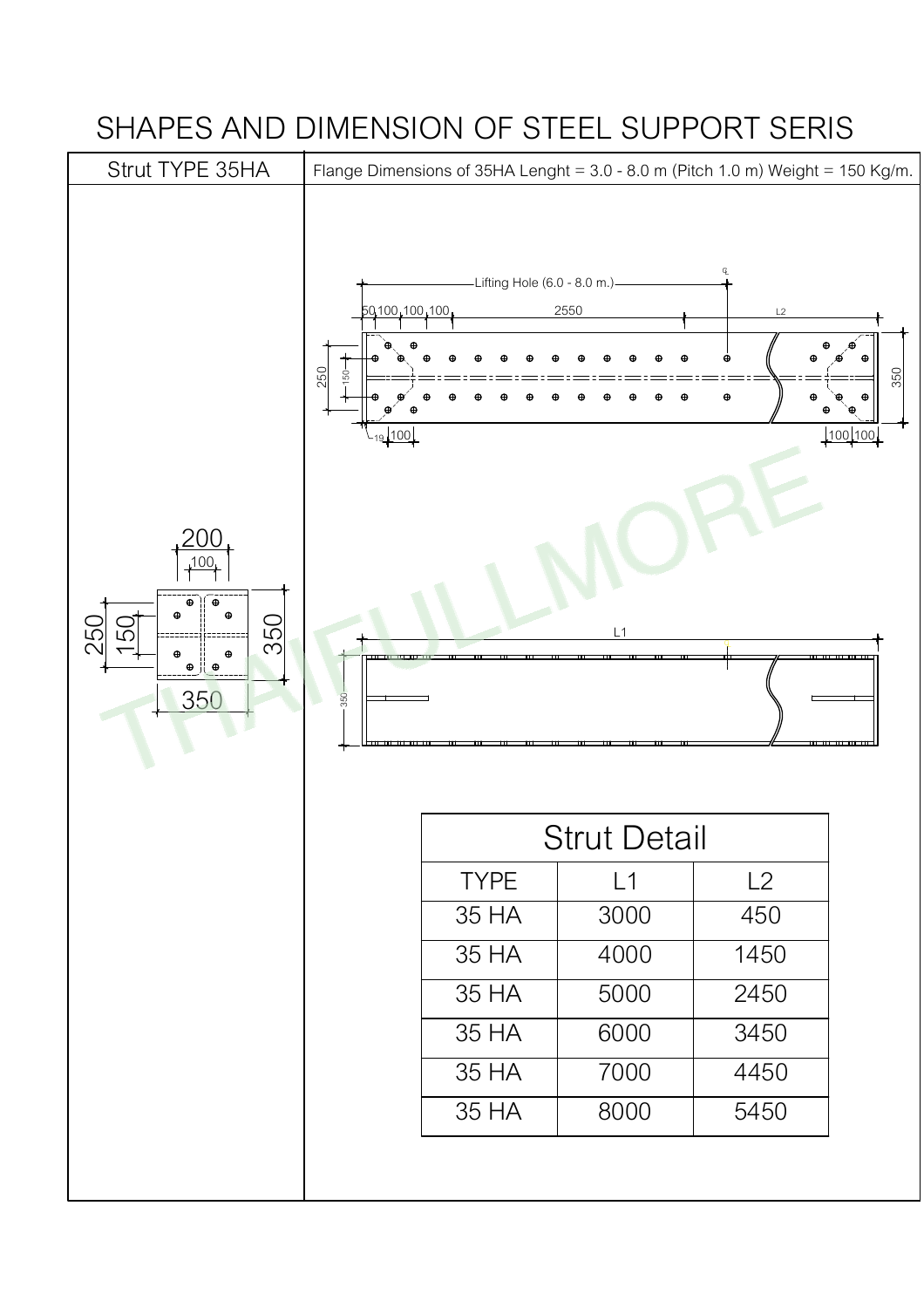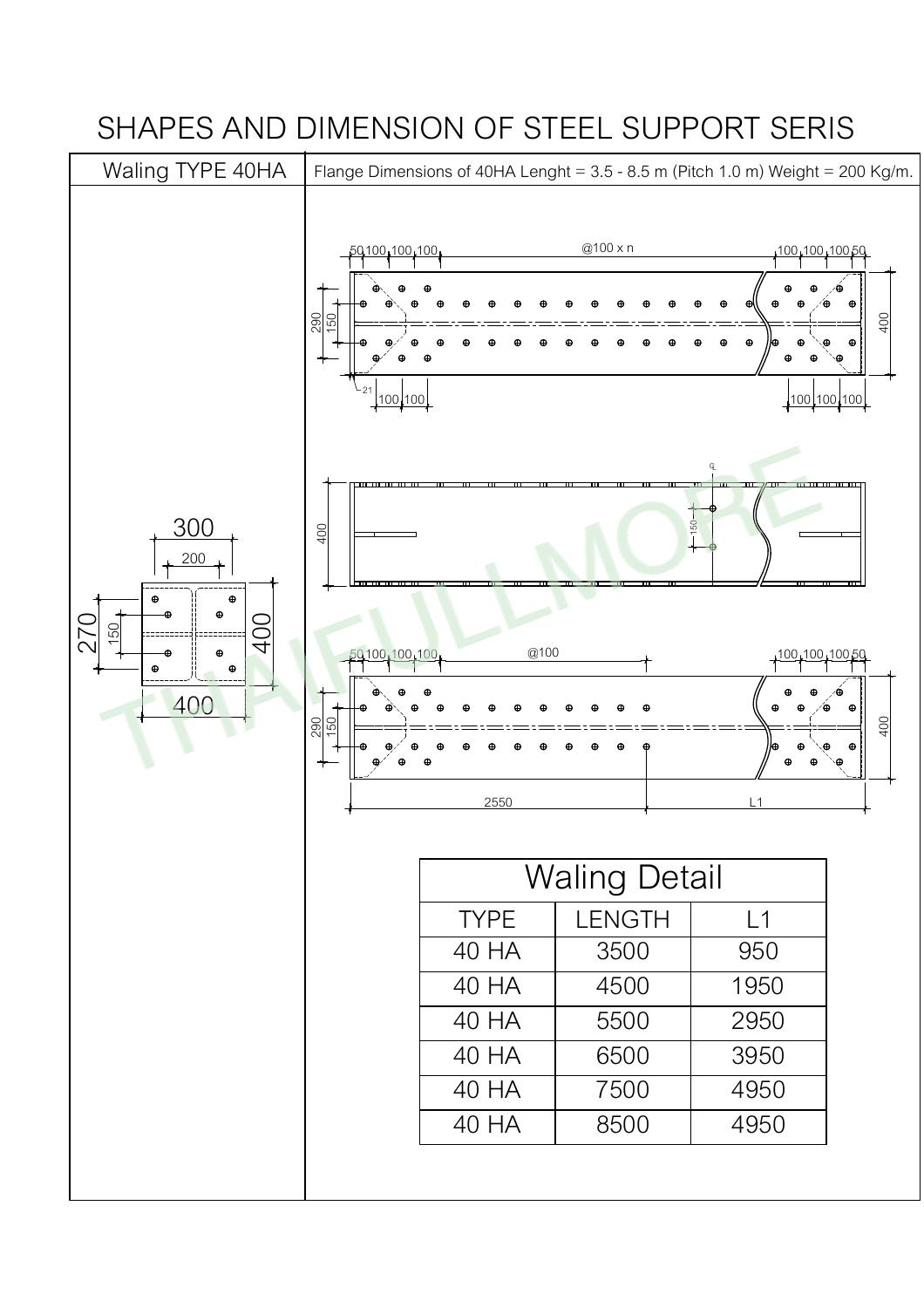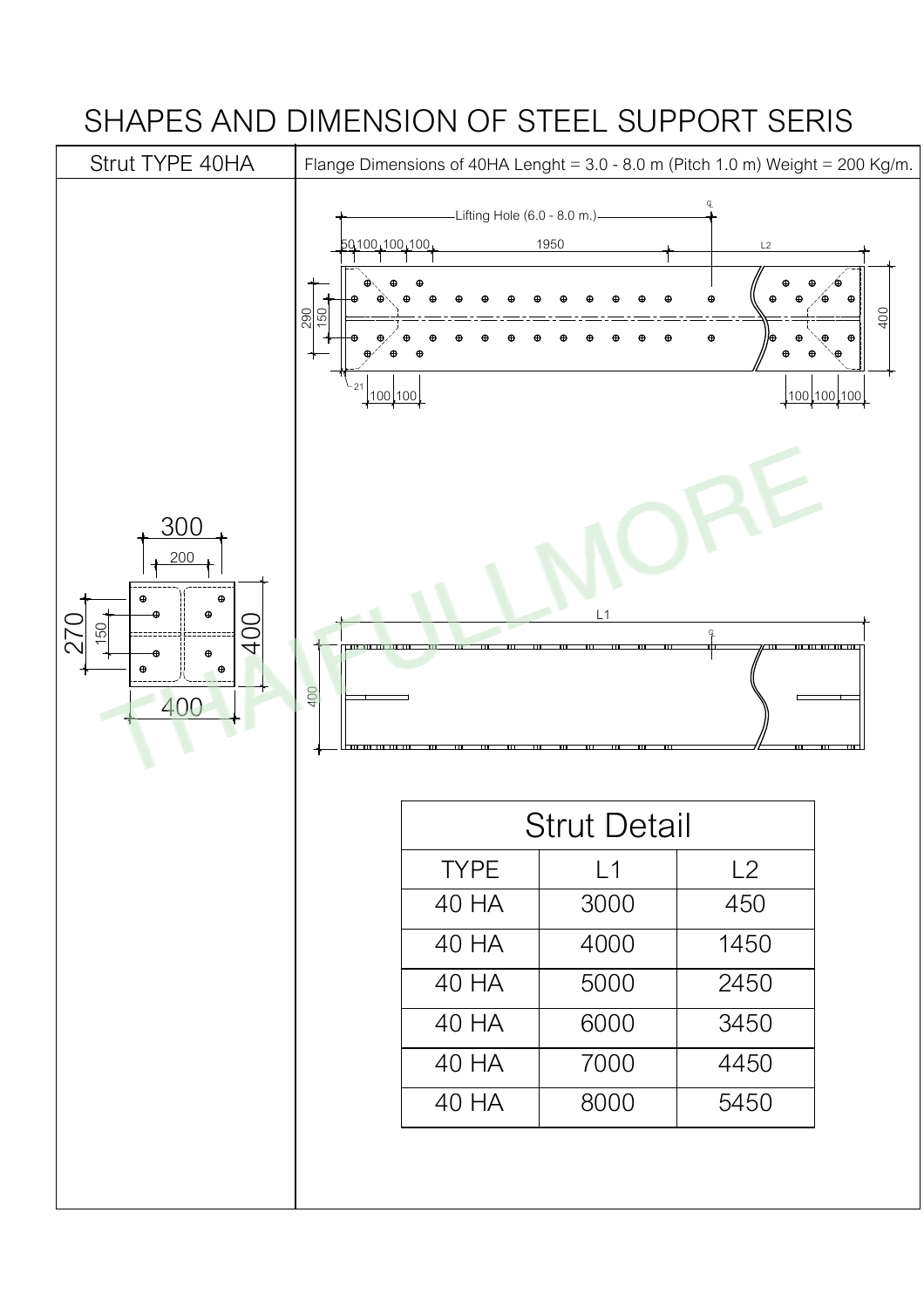#### B PARTS

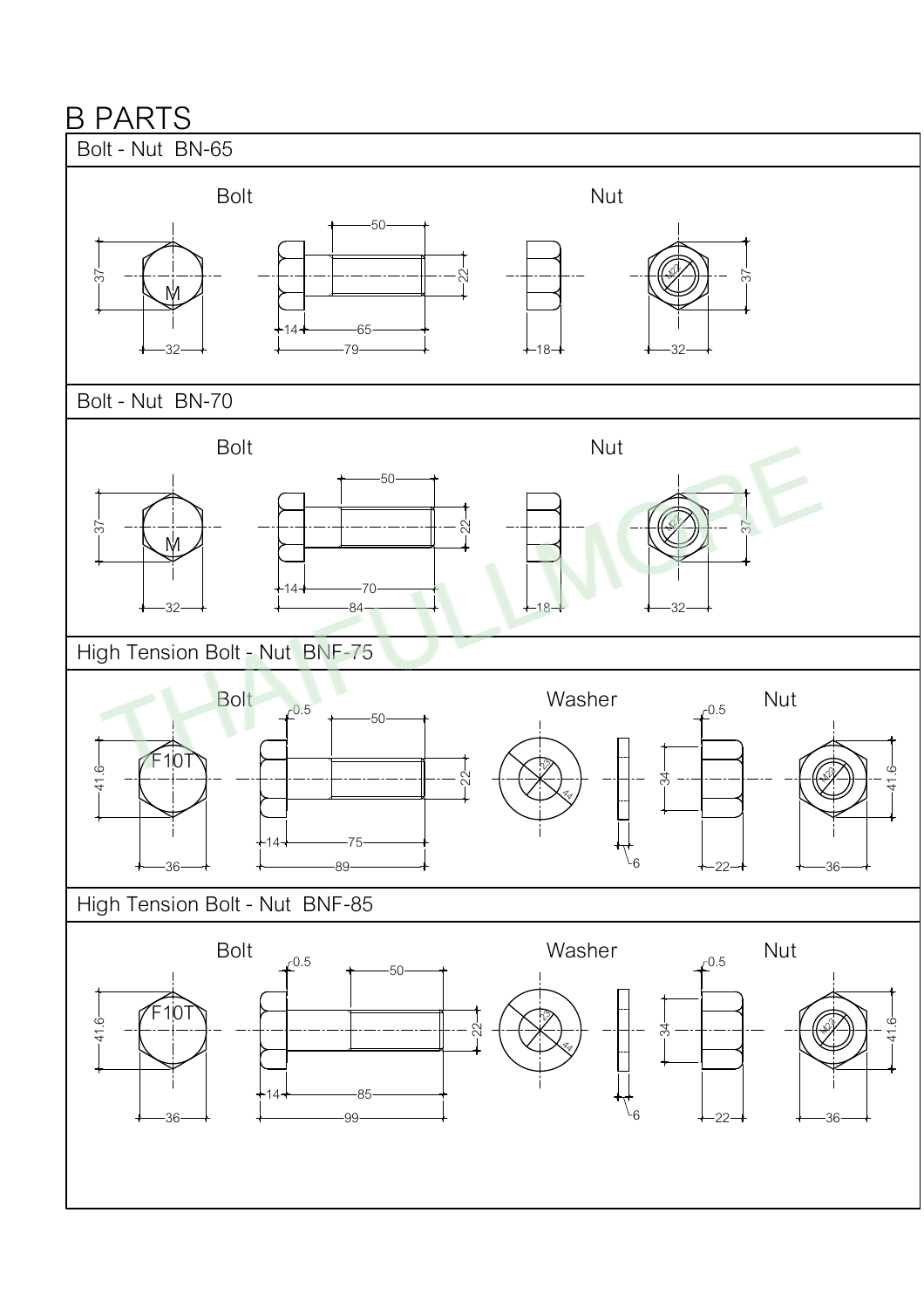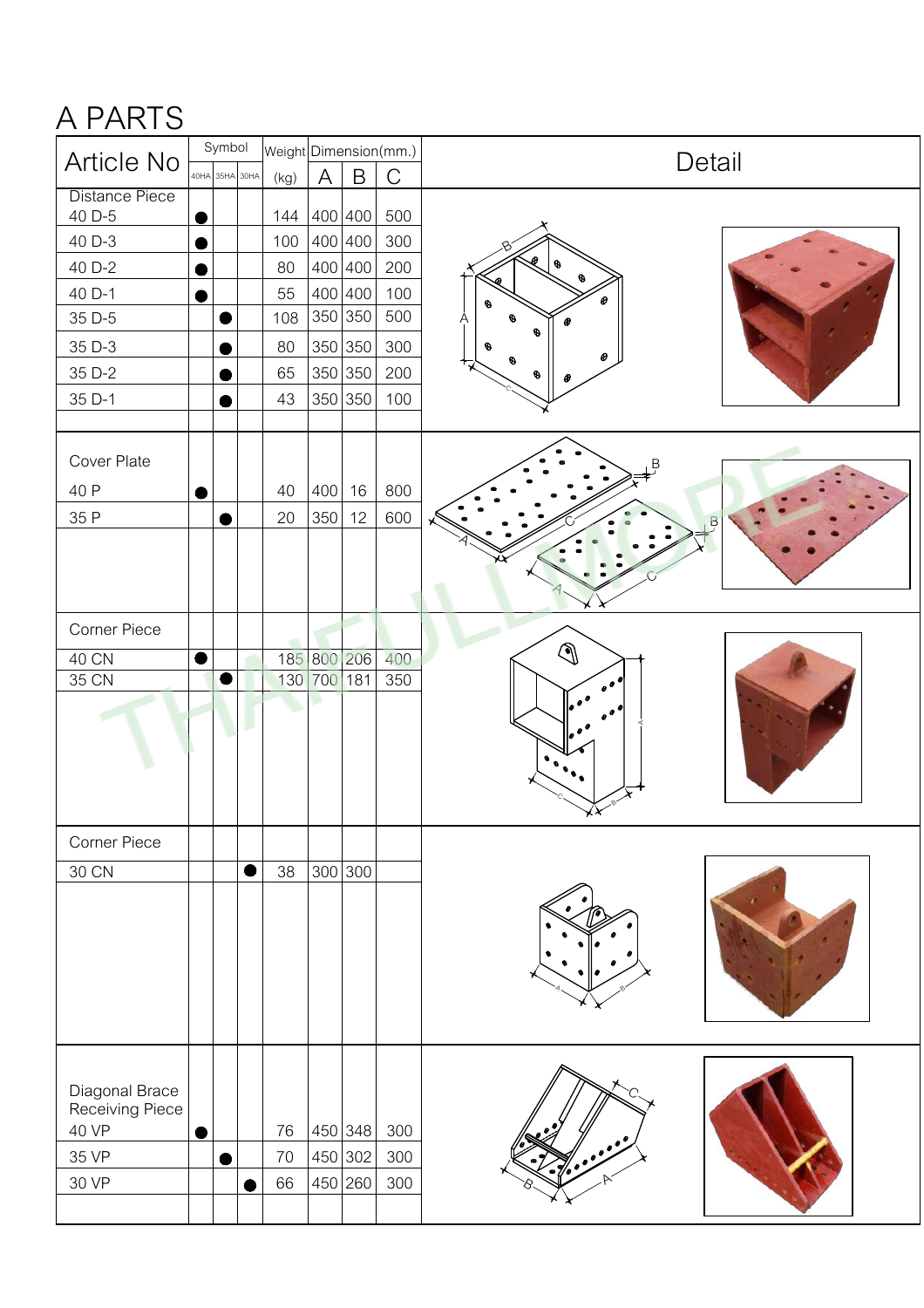#### A PARTS

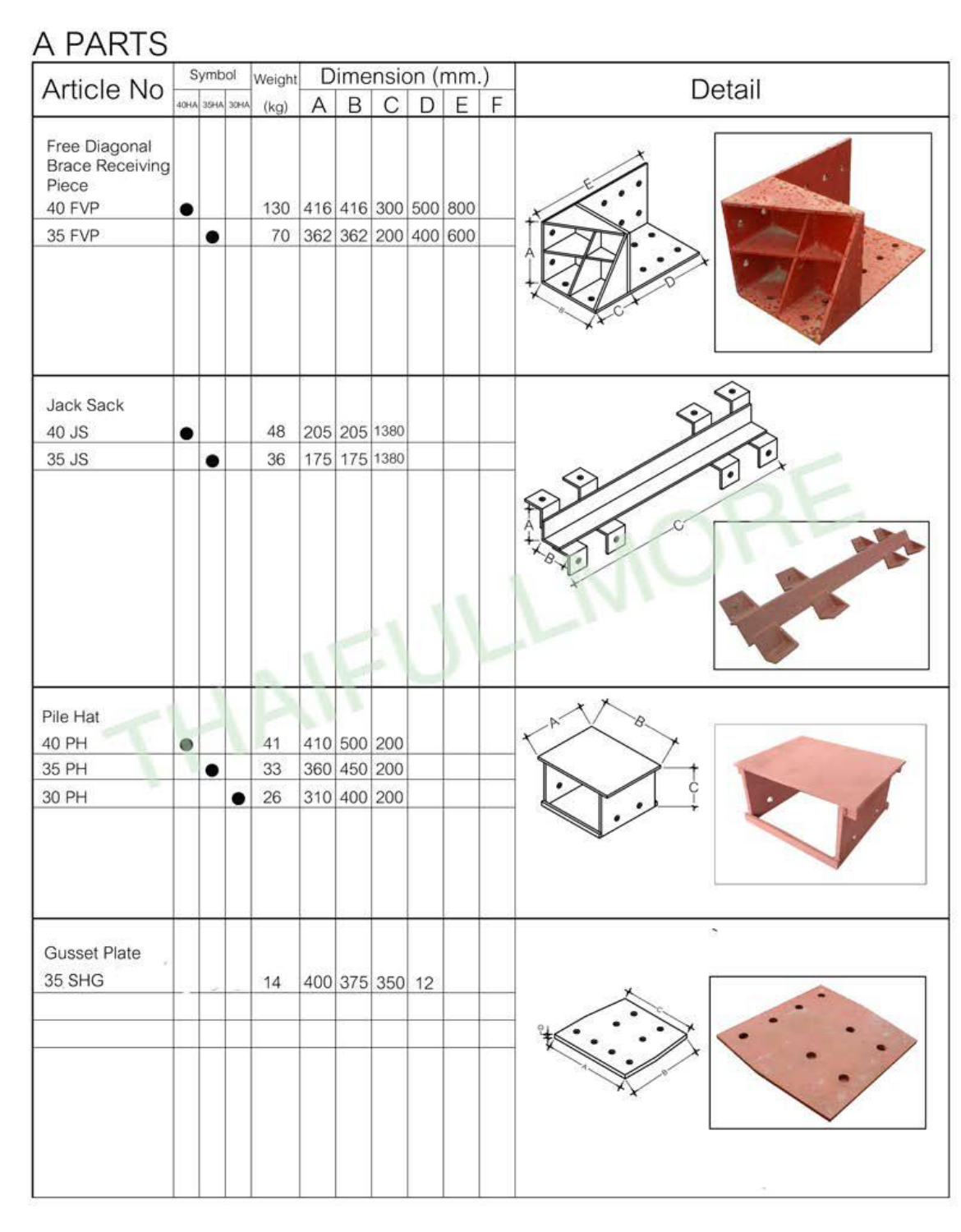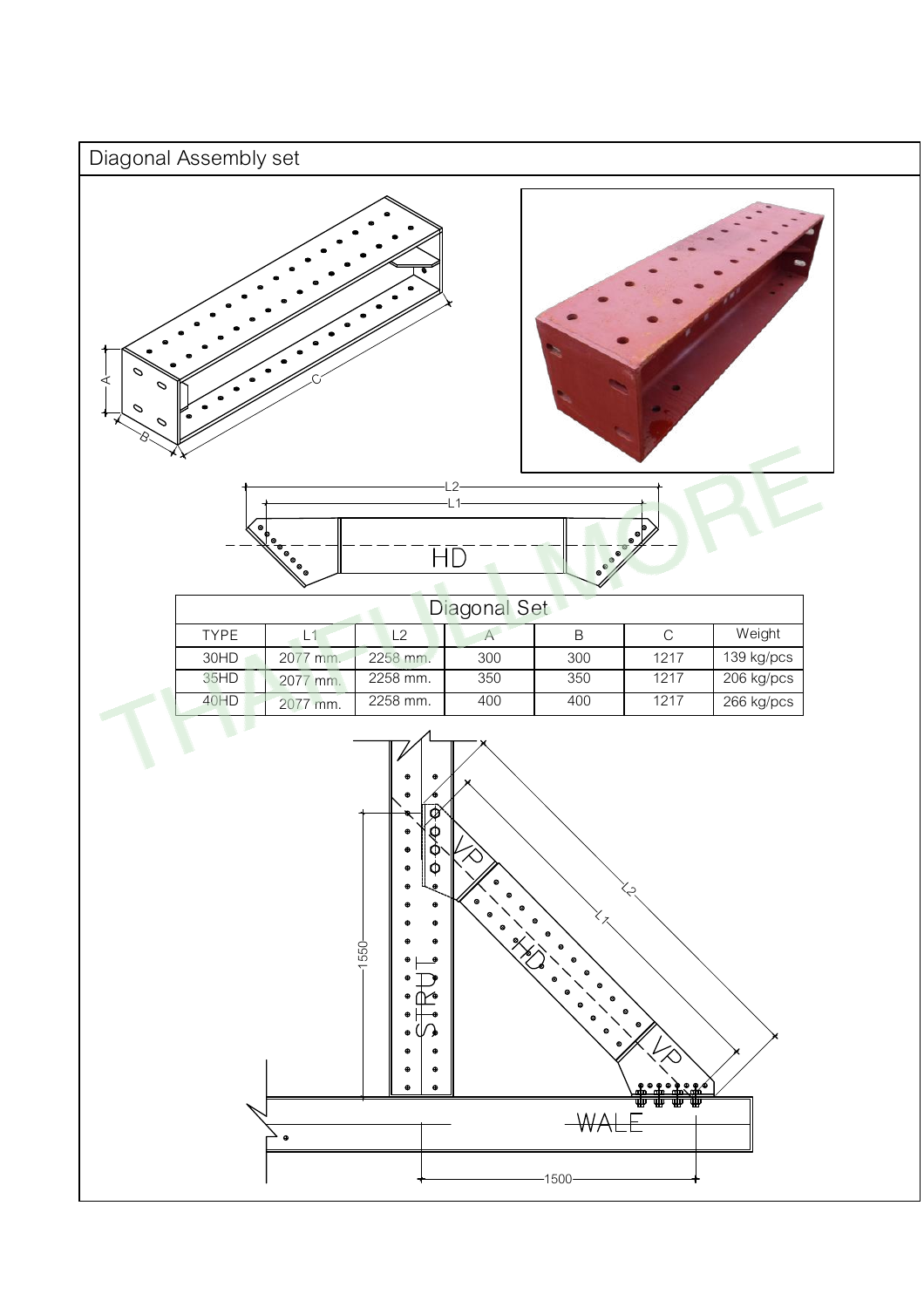#### **Deck**

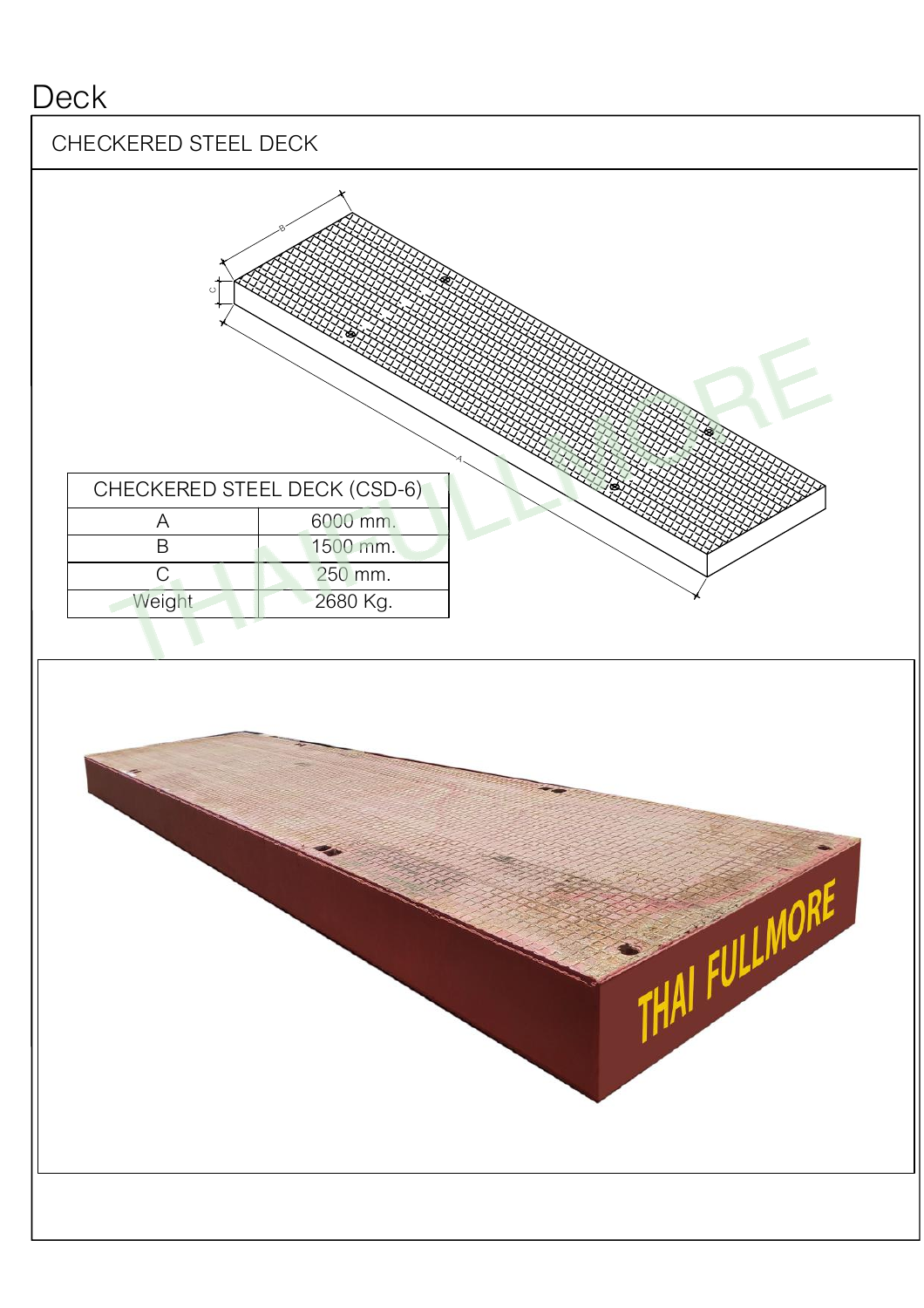## **Deck**

#### STEEL DECK & CONNER DECK



| OTLLL DLVN (OD-0) |          |
|-------------------|----------|
|                   | 6000 mm. |
|                   | 1500 mm. |
|                   | 250 mm.  |
| Weight            | 2590 Kg. |
|                   |          |





| CONNER DECK (SD-C2) |          |
|---------------------|----------|
|                     | 2000 mm. |
|                     | 1414 mm. |
| ◠                   | 250 mm.  |
| Weight              | 350 kg.  |
|                     |          |

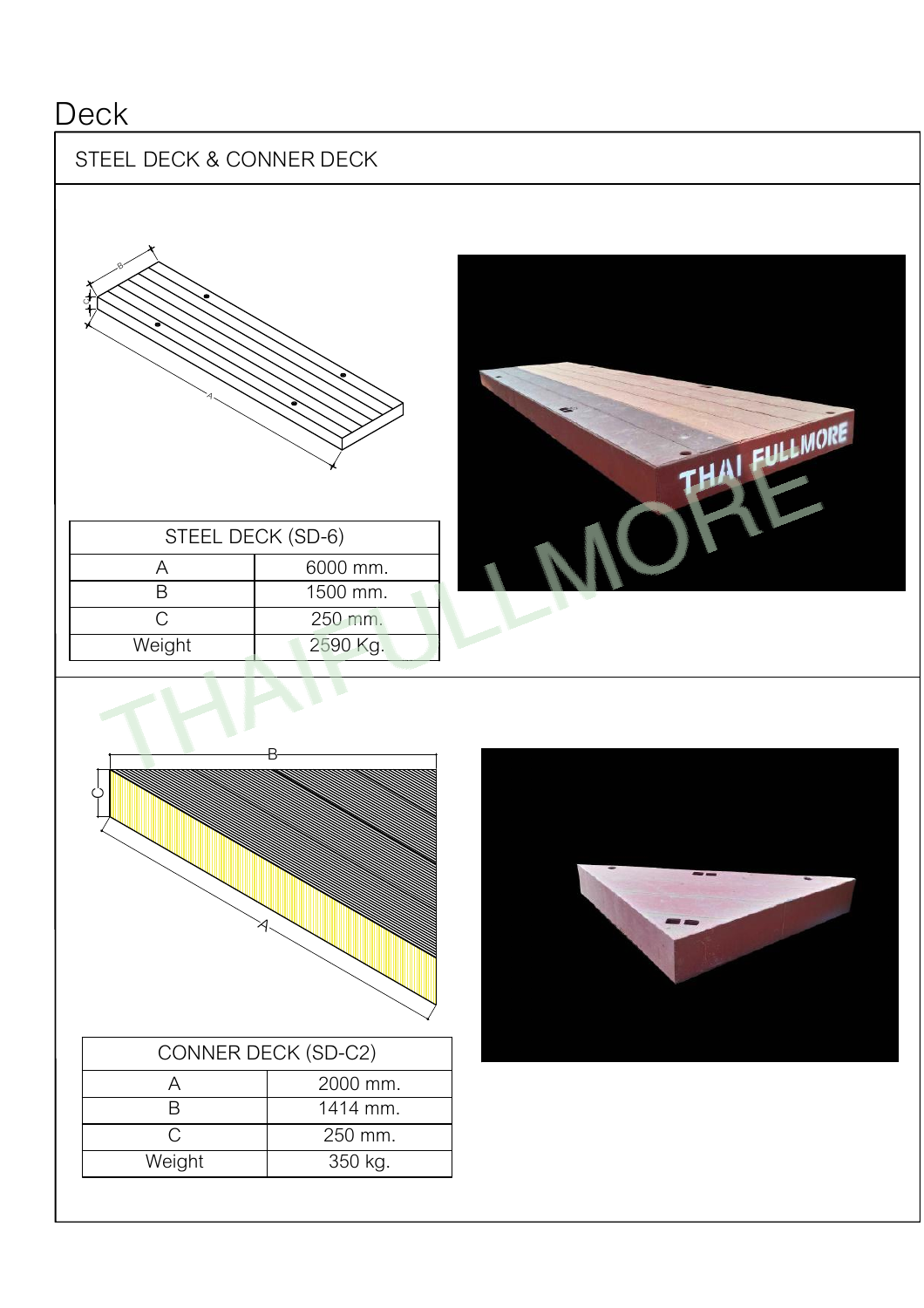# **C PARTS**

#### HYDRAULIC JACK & PRESSURE GUAGE





| <b>HYDRAULIC JACK (HJ35)</b> |            |
|------------------------------|------------|
| <b>Bearing Capacity</b>      | 240 ton    |
| <b>Hydraulic Pressure</b>    | $200$ ton  |
| <b>Hydraulic Stroke</b>      | 150 mm.    |
| Standard Length              | 760 mm.    |
| Weight                       | 280 kg/pcs |



| Pressure Gauge (PG300) |            |  |
|------------------------|------------|--|
| Capacity               | 300 ton    |  |
| <b>Stroke</b>          | 10 mm.     |  |
| Weight                 | 182 kg/pcs |  |





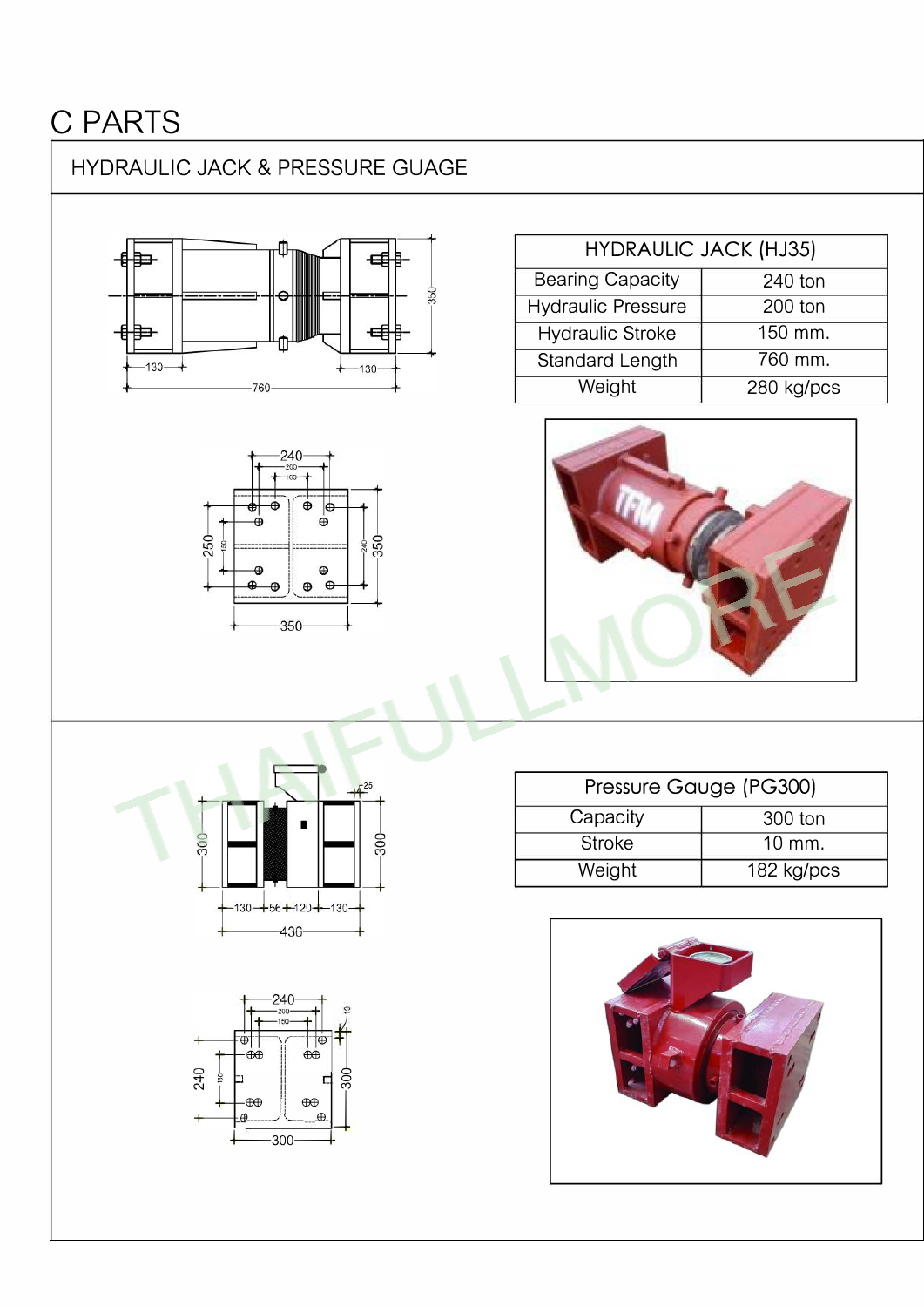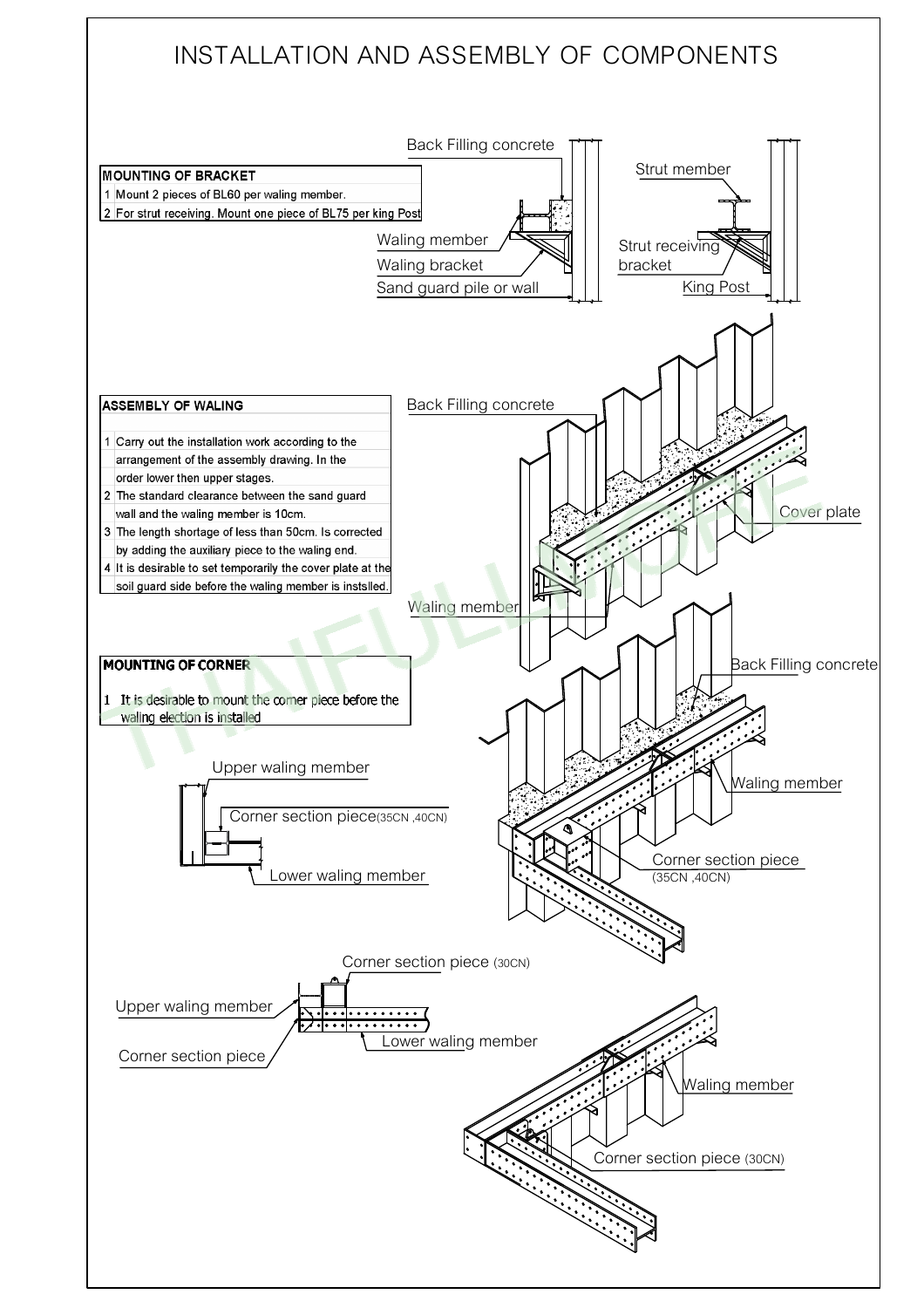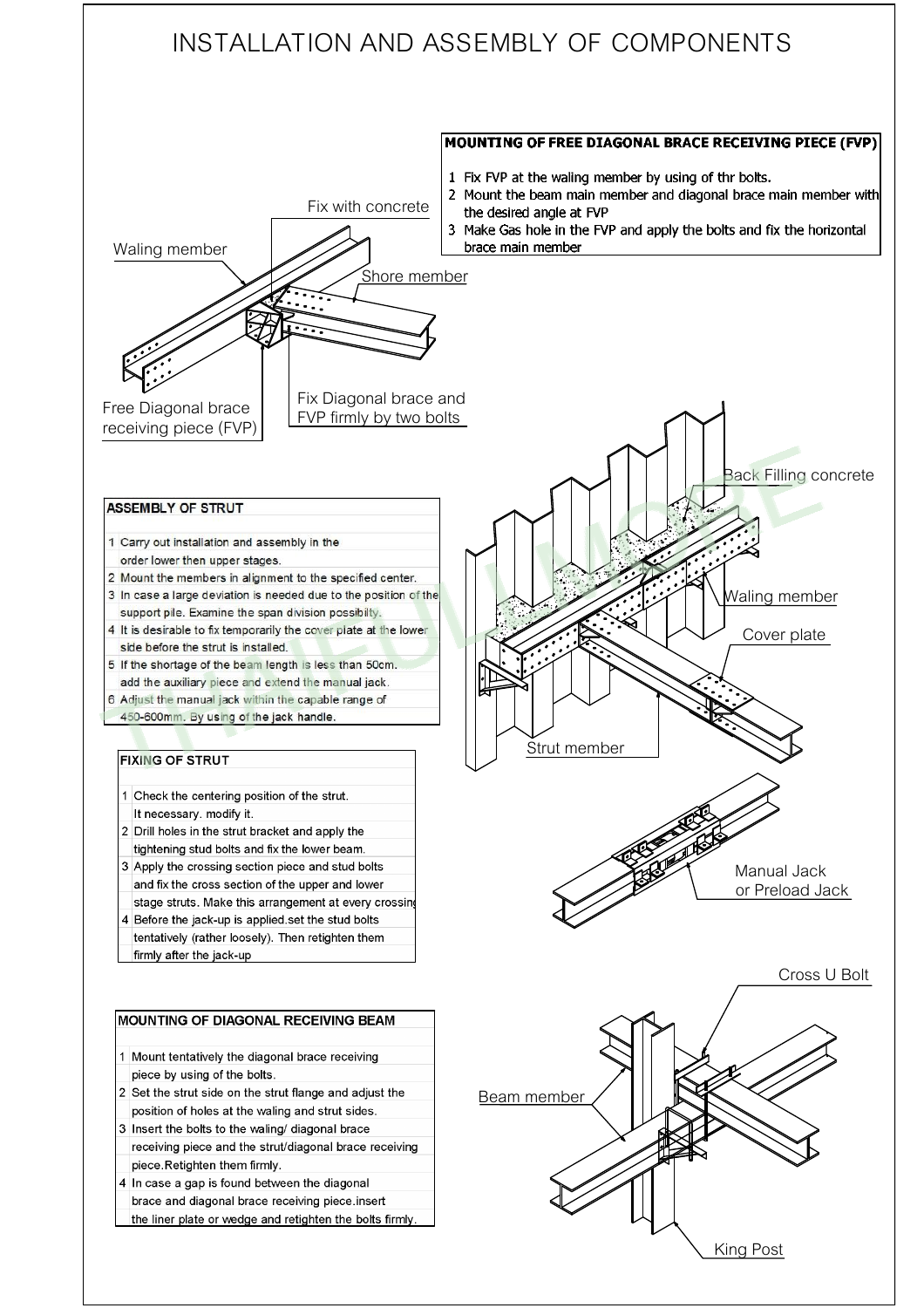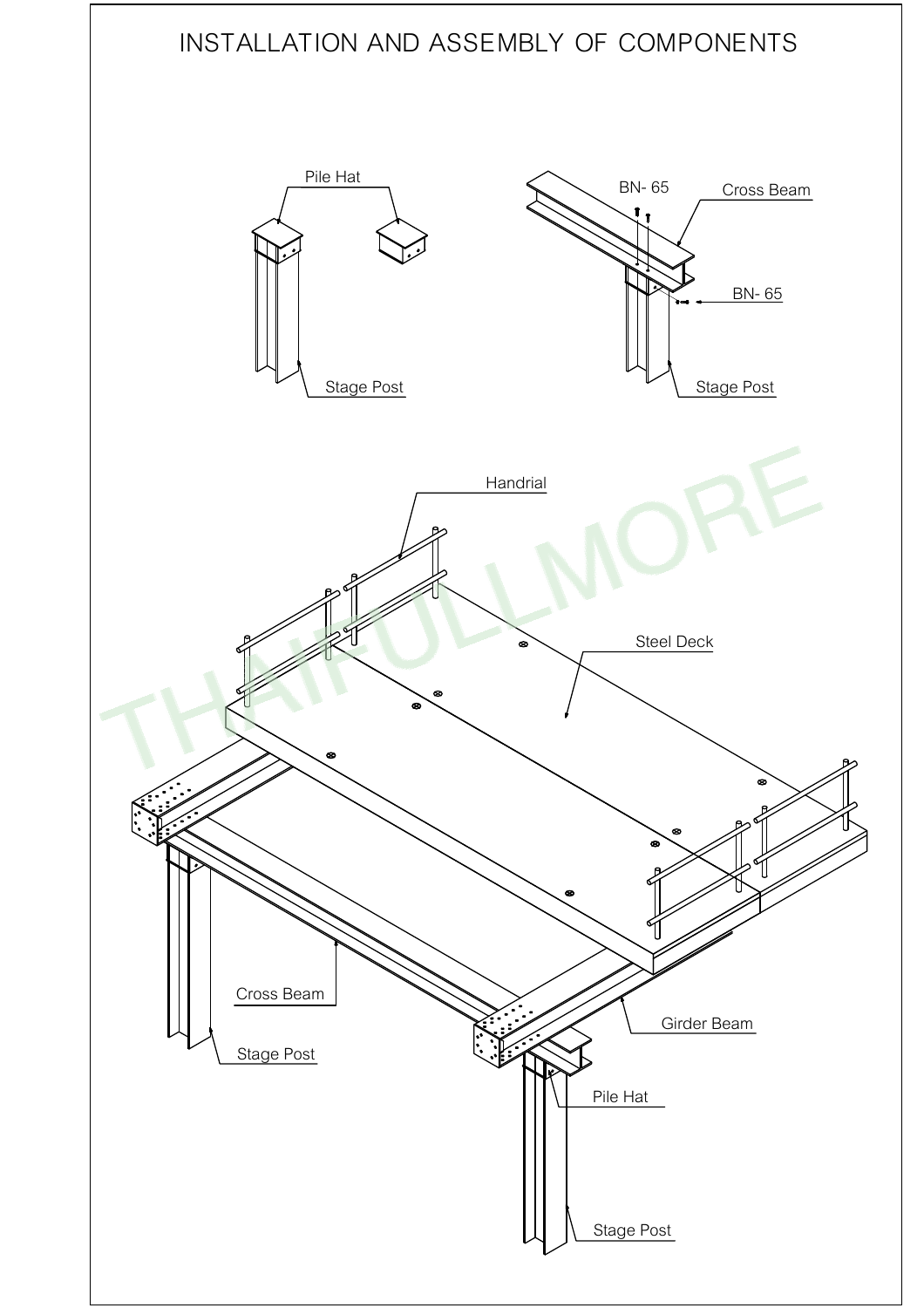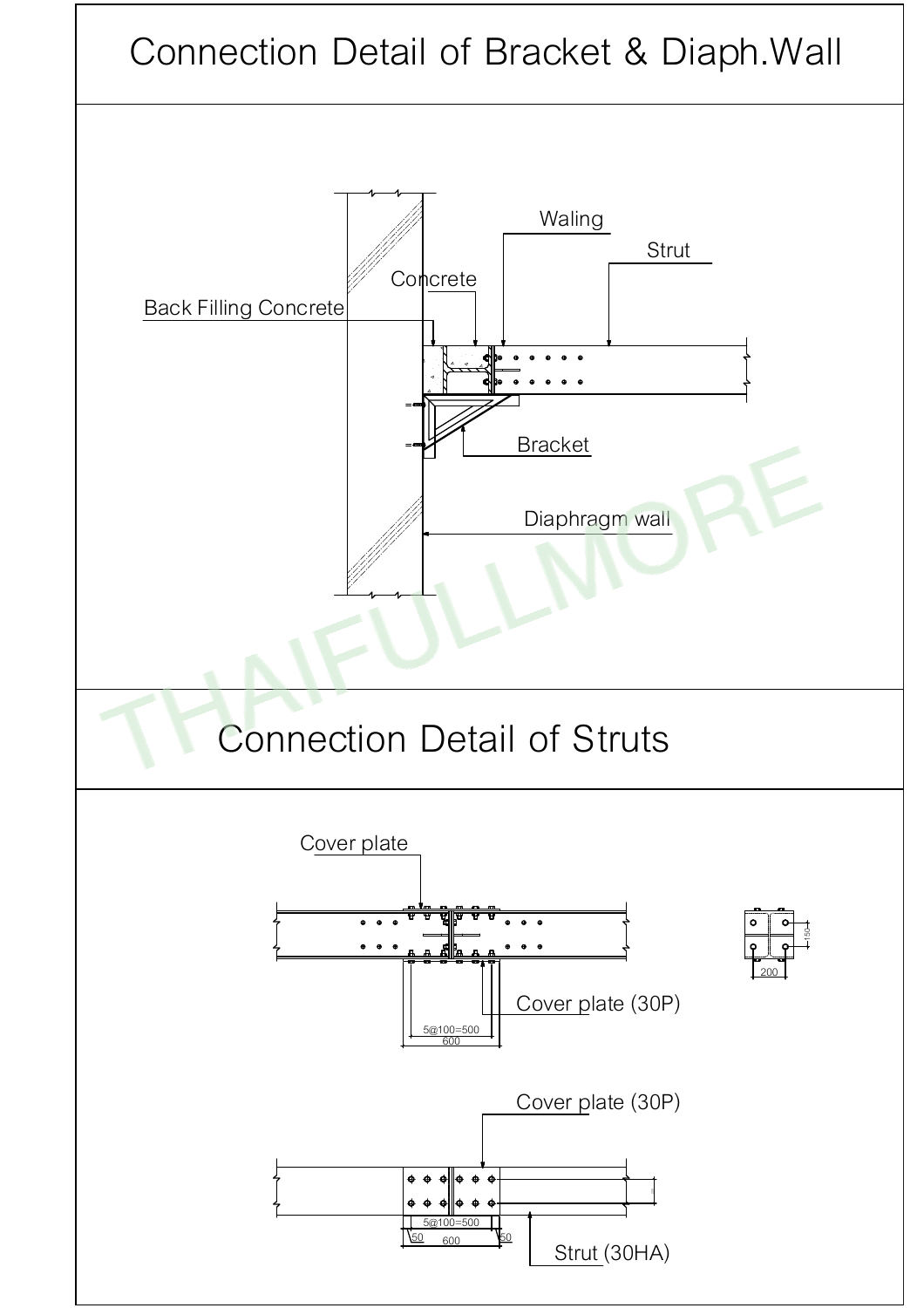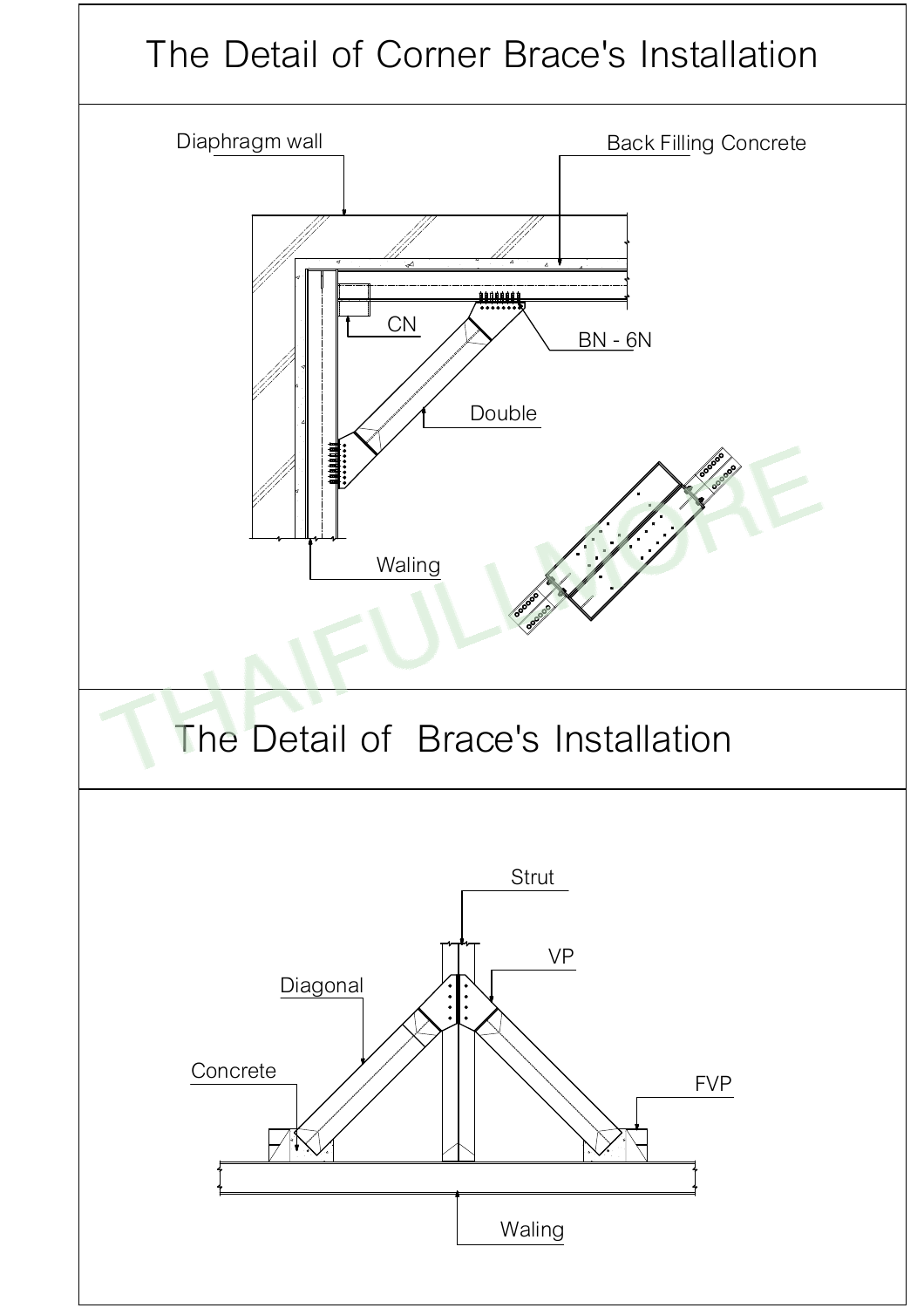